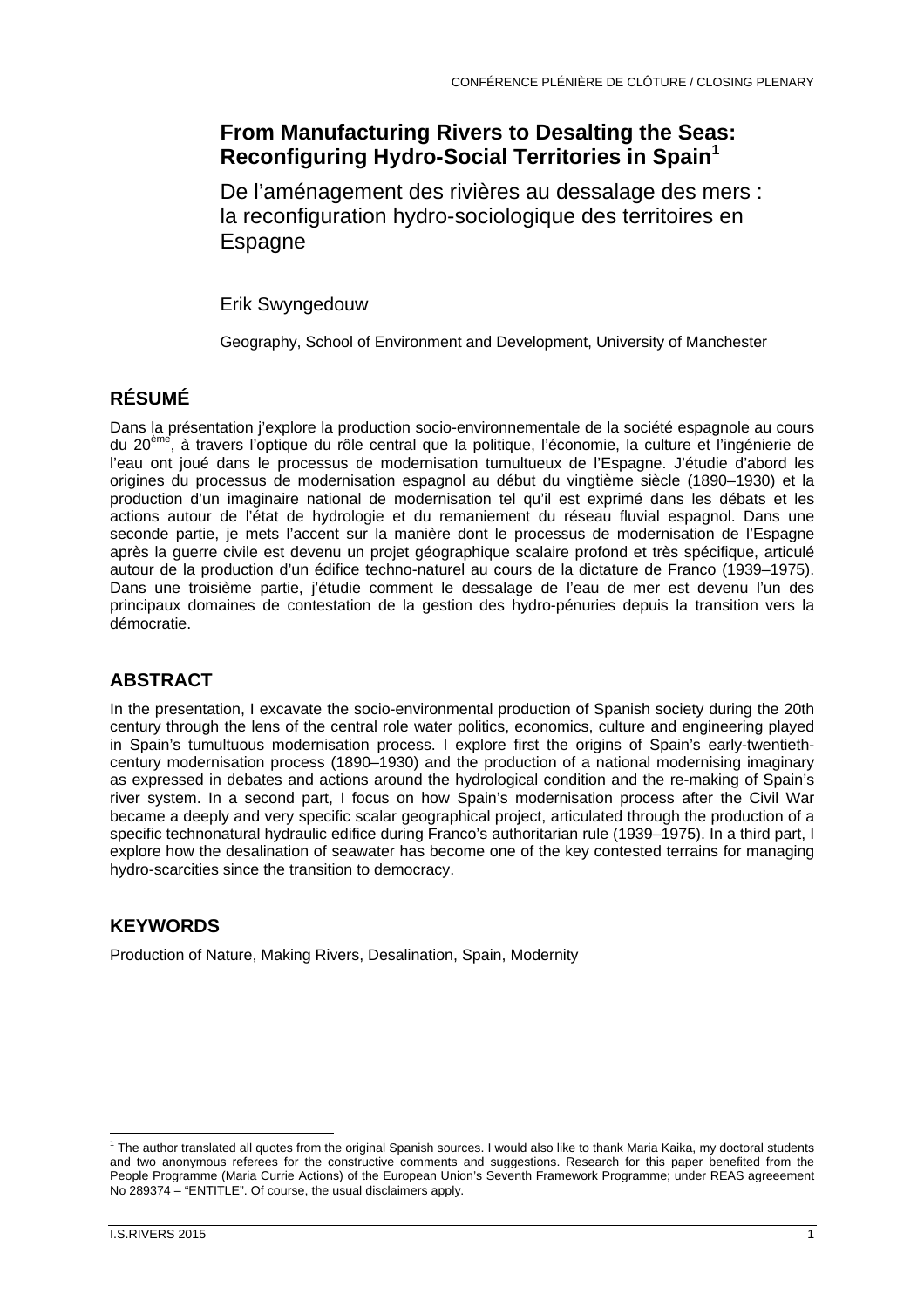#### **1 IMAGINING A MODERN HYDRAULIC STATE**

1898 is etched into the consciousness of every Spaniard as the year of *el Disastre*. When on 1 May in the Philippines and on 3 July in Cuba Spain's once invincible but ill-equipped and underfunded Armada was sent to the bottom of the ocean by the American Navy, the Spanish empire 'on which the sun never sets' came to an end, turning Spain into the first post-imperial European state. I take 1898 to be the symbolic moment that launched a new political sequence and would shape the century to come. Modernization, progress, economic power and political glory could not any longer be secured through geographical expansion, imperial conquest and colonial robbery. There was no alternative but to turn the gaze to the lands and people of Spain itself.

By the early twenties, the imaginary of a hydraulic politics had solidified in the minds of many Spanish leaders. The relentless campaigning, the endless flow of reports, plans, speeches, analyses, and proposals had produced a new imaginary around water as a quilting point around which a particular metonymic string of signifiers was woven: modernization, development, regeneration, irrigation, engineering technologies, steel and concrete, dams, integration, social cohesion, national pride. This imaginary constitution, however, had not been paralleled by a similar enthusiasm for the realization of the dream.

## **2 PACO RANA'S WET DREAM FOR SPAIN**

Under General Francisco Behamonde Franco, more than 600 dams, small and large, as well as the first major water transfer were constructed, leading to a complete re-engineering of the ten continental river basins of mainland Spain. The hydraulic policies of Franco's regime reflected the scalar transformation of the socio-hydrological structure of Spain. They aimed at "correcting the existing inequality in the distribution of water by means of a physical interconnection between river basins". The approval and construction of a large inter basin water transfer scheme, from the Tajo to the Segura basin, would become the pivotal scheme, which triggered the physical consolidation of the national scale as the central arena for hydrological planning. Throughout the Franco years, water infrastructures and the transformation of the techno-natural edifice of Spain would be mobilized with relentless zeal by the propaganda machinery to such an extent that the popular nickname for General Franco is *Paco Rana* (Frankie, the Frog). The omnipresent image of Franco during this period is he being 'on water', while inaugurating yet another hydro-infrastructure.

#### **3 FROM LAND TO SEA: THE TRANSFORMATION OF THE STATE-HYDRAULIC REGIME**

At the turn of the 21<sup>st</sup> century. Spain was already the fourth producer of desalted water in the world, with a daily production capacity of 1.5 million  $m^3$ . Extending the management of the hydro-social cycle into the sea as a new geographical 'fix' for the conundrum of the country's uneven distribution of water had been contemplated since the dying days of Fascism, but was now rapidly emerging as new panacea. The sea constituted, for its advocates, a seemingly endless, free, and uncontested source of unlimited supplies of water that, with the right techno-managerial and political-economic support, could be fused together with terrestrial waters in a combined techno-natural assemblage capable of assuring supply, particularly to the Mediterranean coasts. While terrestrial waters are increasingly marred by complex property rights, inserted in dense regulatory, institutional and other legal arrangements, subjected to all manner of social, cultural and ecological conflicts, and integral parts of often intractable multi-scalar inter-regional tensions and rivalries, seawater is seemingly free of these highly charged meanings, practices and claims. As such, the incorporation of the sea into the politics of produced water can be usefully identified as a scalar 'fix', one that can allegedly contain conflict by displacing the terrain of water mobilisation to uncontested oceans.

## **4 CONCLUSION**

The paper explored the dramatic and contested transformation of the state and its relationship to the hydro-social system in Spain during the 20th century. It focused on how Spain's modernization project and modern state formation, articulated around the hydraulic nexus, became formulated and gradually